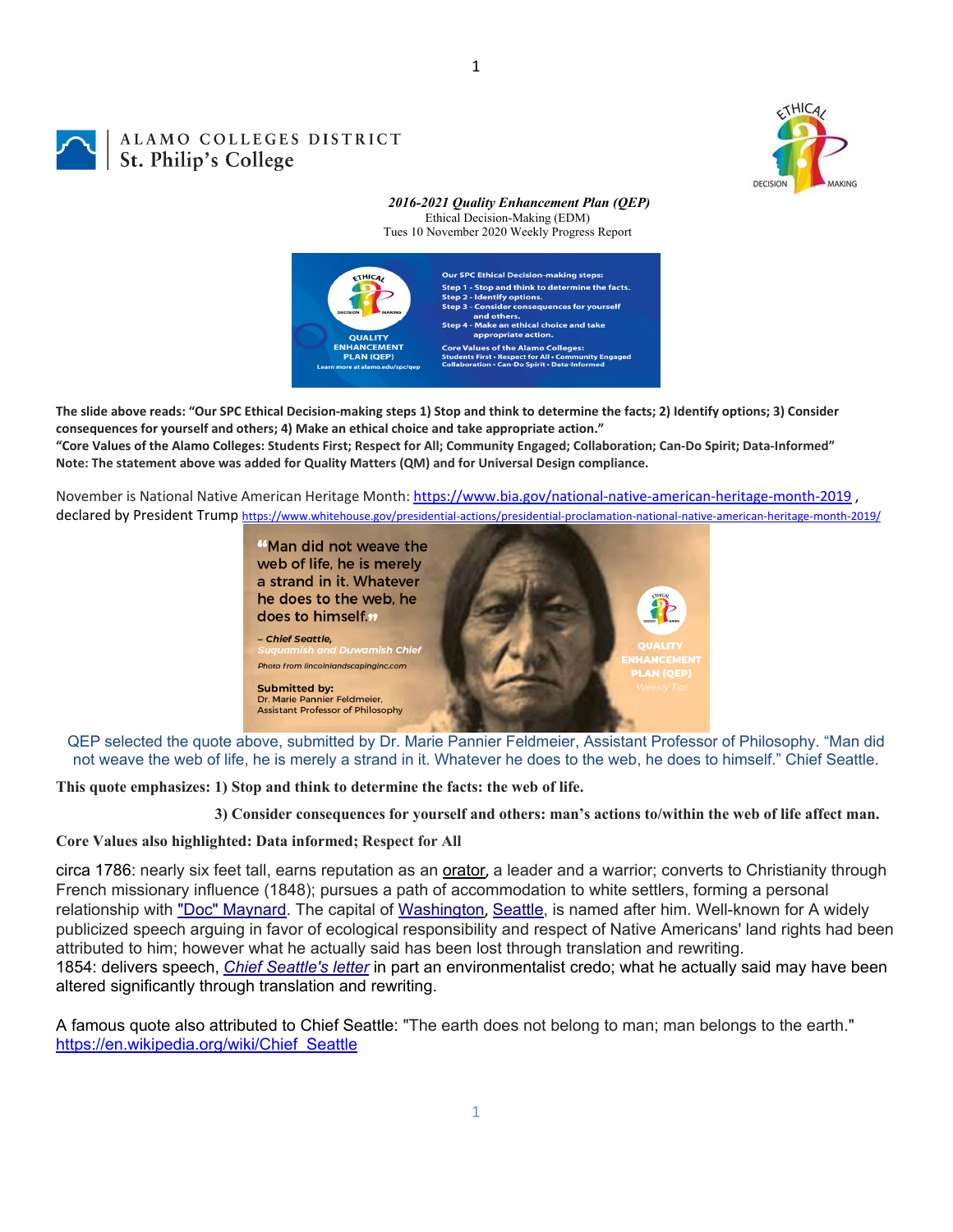**Student engagement:** *What Would You Do* **scenarios. Dr. Angela McPherson Williams (Dr. Mac), Director of Student Success and the Department of Student Life.** 

**Assessments: 1) Online QEP 1) constituent; and 2) event surveys created. Dr. Melissa Guerrero, Director of Institutional Research. 25 and 17 respondents.**

**Faculty and Staff Professional Development: Presidents Division Best Practices, Thur 5 November, 2 pm. 21 participants. Liz Castillo, David Kisel, Dr. Manzo.** 

**Faculty and Staff Professional Development: 2020 Fall Two Year Ethics Bowl: 1) asynchronous recordings followed by 2) synchronous competition rounds. Cases 4, 5, 6, 7, 15 eliminated. Santa Fe College hosts asynchronous recording sessions to encourage uniform preparation. Georgia Military Institute to have three teams from their campuses. Santa Fe College coach Ann Thebaux and SPC student Wallace Mack coaching a Santa Fe team, which recorded presentations for: Cases #1, #13, #12, #8.**

**11/1-7:** teams receive 1) competitors' 4 case presentations, record 2) 5 minute commentaries for **#3; 11; 9; 2. 11/8-14**: teams receive 2) competitors' 4 case commentaries, record their 3) responses: 5 minutes.

**11/15-19**: judges score all recordings: 1) presentations; 2) commentaries in response to presentations; 3) responses to commentaries; and also prep their judges' Q&A questions for synchronous competition, below. **11/20-21**: synchronous competition: teams, moderators, and judges come together for two days. Five minute refresher / synopsis presentations / warmups for each case (not scored); judges question teams.

**Assessment: Personal & Social Responsibility Inventory-II: Mon 9 Nov-Fri 11 Dec. To compensate for fully Remote semester, test starts a week earlier and is open longer than in 2019 Fall. (FYI: 2019 Personal & Social Responsibility Inventory II, post-Test. 2019 Mon 11/18-Fri 12/13.)** 

**2019 PSRI-I: Fri 8/23-Fri 9/20; 1157 surveys completed. 2020 PSRI-I: F 8/21-F 9/18: 928 surveys completed; remote semester may have led to fewer completions** 

**2020, First Fully remote semester: Fri 8/21-Fri 9/18. Extended to Fri 10/2. 2020 Survey trajectory: M 8/31: 460; F 9/11: 642; Thurs 9/17: 705; Thurs 9/24: 798. M 9/28: 857; F 10/2: 928 total surveys completed: 229 less than in 2019; remote semester may have led to fewer completions.** 

**2019 Personal & Social Responsibility Inventory-I, post-Test. 2019: Mon 18 November-Fri 13 December. 2020: Mon 9 November to Fri 11 December. Comment: starts earlier than in 2019 Fall.** 

**Assessment Publicity: Email sent directly to students regarding PSRI-I survey; TigerPRESS to also announce PSRI-I; PSRI-I poster. Liz Castillo, Johnny Rodriguez, Alexa Saavedra, Larry Lopez.** 

**Upcoming Tasks, Events, and Initiatives** 

# **Community Awareness: Advisory outreach**

**Physical Therapist Assistant Program: Tues 10 November, 12 pm. Tunetha Parchem. Diesel: Fri 13 November, 1 pm. Donald Fernández. Radiography Technology: Fri 13 November, 1 pm. Gladys Poist.**